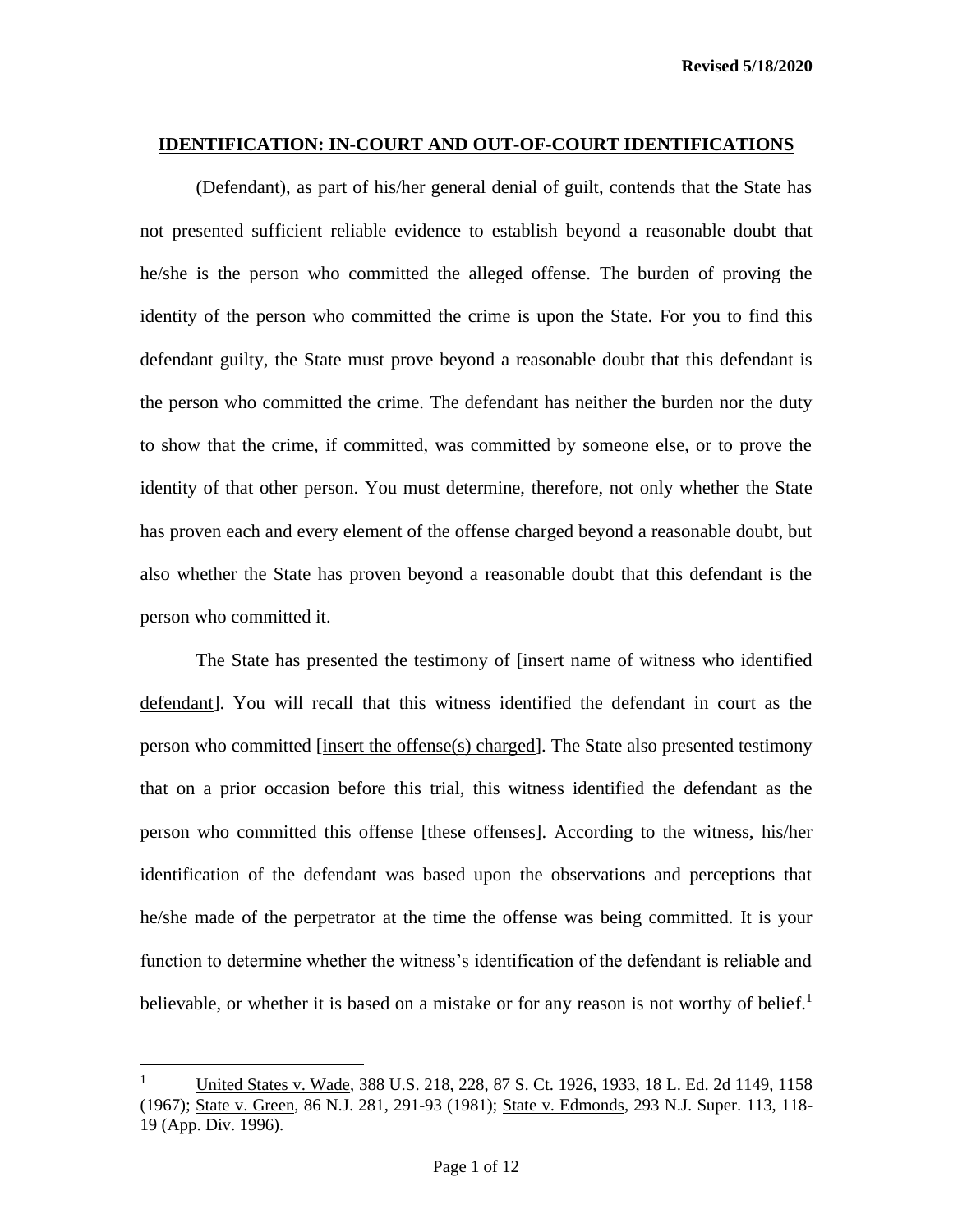You must decide whether it is sufficiently reliable evidence that this defendant is the person who committed the offense[s] charged.

Eyewitness identification evidence must be scrutinized carefully. Human beings have the ability to recognize other people from past experiences and to identify them at a later time, but research has shown that there are risks of making mistaken identifications. That research has focused on the nature of memory and the factors that affect the reliability of eyewitness identifications.

Human memory is not foolproof. Research has revealed that human memory is not like a video recording that a witness need only replay to remember what happened. Memory is far more complex.<sup>2</sup> The process of remembering consists of three stages: acquisition -- the perception of the original event; retention -- the period of time that passes between the event and the eventual recollection of a piece of information; and retrieval -- the stage during which a person recalls stored information. At each of these stages, memory can be affected by a variety of factors.<sup>3</sup>

Relying on some of the research that has been done, I will instruct you on specific factors you should consider in this case in determining whether the eyewitness identification evidence is reliable. In evaluating this identification, you should consider the observations and perceptions on which the identification was based, the witness's ability to make those observations and perceive events, and the circumstances under which the identification was made. Although nothing may appear more convincing than a witness's categorical identification of a perpetrator, you must critically analyze such testimony. Such identifications, even if made in good faith, may be mistaken. Therefore,

3 Id. at 245-46.

<sup>&</sup>lt;sup>2</sup> State v. Henderson, 208 N.J. 208, 245 (2011).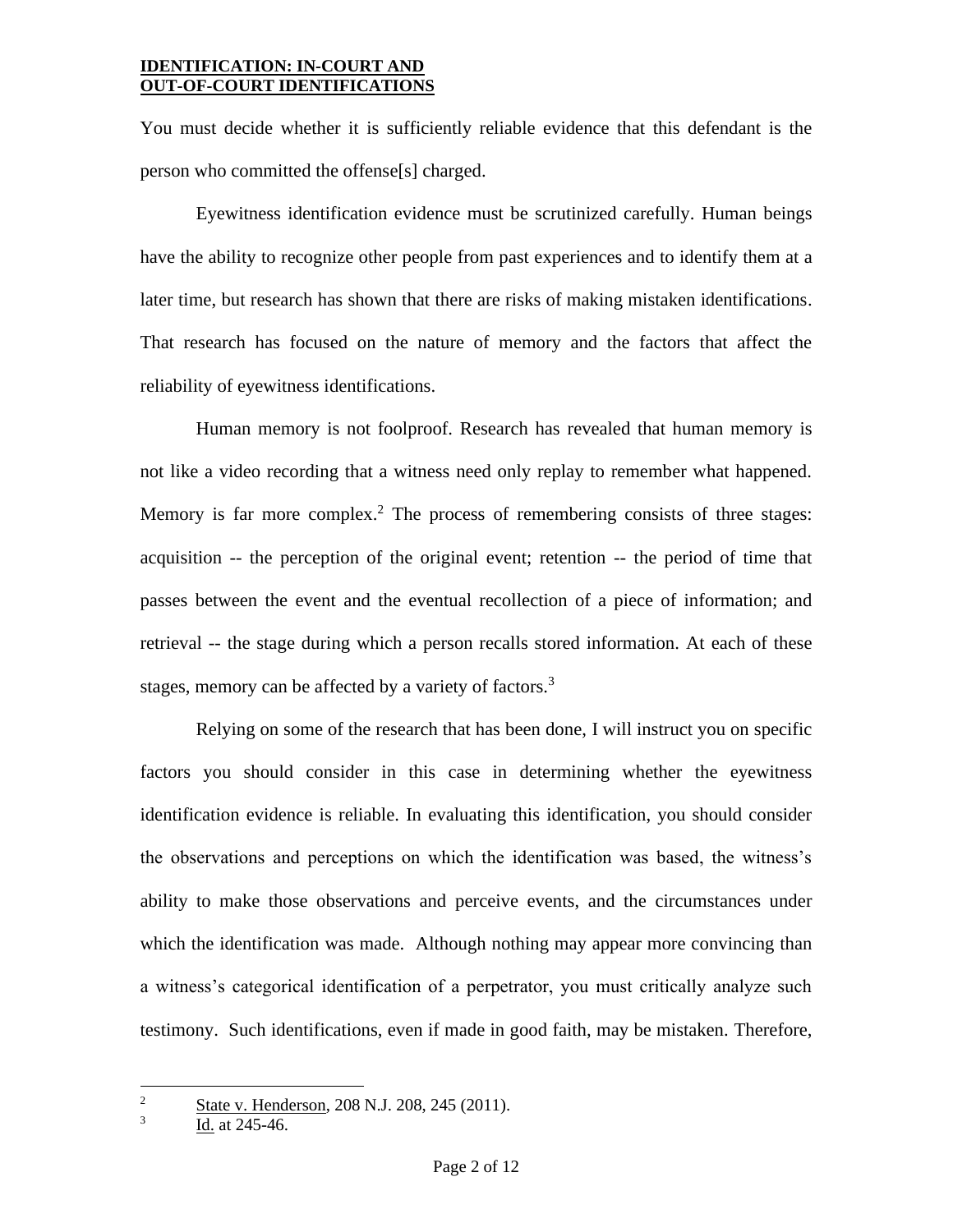when analyzing such testimony, be advised that a witness's level of confidence, standing alone, may not be an indication of the reliability of the identification.<sup>4</sup>

If you determine that the out-of-court identification is not reliable, you may still consider the witness's in-court identification of the defendant if you find that it resulted from the witness's observations or perceptions of the perpetrator during the commission of the offense, and that the identification is reliable. If you find that the in-court identification is the product of an impression gained at the out-of-court identification procedure, it should be afforded no weight. The ultimate question of the reliability of both the in-court and out-of-court identifications is for you to decide.<sup>5</sup>

## **[CHARGE IN EVERY CASE WHERE POLICE DID NOT ELECTRONICALLY RECORD OUT-OF-COURT IDENTIFICATION PROCEDURE AND IT WAS NOT FEASIBLE TO DO SO.]**

Among the factors that you may consider in assessing the reliability of the identification is the failure of law enforcement officials to make an electronic recording of the identification procedure. <sup>6</sup> Our Rules require the electronic recording of identification procedures, preferably by video, if feasible, so as to ensure that you will have before you a complete picture of all circumstances under which an identification is made, the precise details of the identification procedure, and whether it was accurately reported by State's witnesses.<sup>7</sup>

 $\frac{4}{5}$  State v. Romero, 191 N.J. 59, 76 (2007).<br>
Wade 388 U.S. at 229-32, 241, 87 S. Ct.

<sup>5</sup> Wade, 388 U.S. at 229-32, 241, 87 S. Ct. at 1933-35, 1940, 18 L. Ed. 2d at 1158-60, 1165 (manner in which lineup or other identification procedure conducted relevant to reliability of outof-court identification and in-court identification following out-of-court identification, and jury's credibility determinations).

State v. Anthony, 237 N.J. 213, 234-235 (2019); see State v. Green, 239 N.J. 88, 100 (2019).

<sup>7</sup> Rule 3:11; Anthony, 237 N.J. at 218, 230-231, 232; see Henderson, 208 N.J. at 249 ("Even seemingly innocuous words and subtle cues—pauses, gestures, hesitations, or smiles - can influence a witness' behavior…. Yet the witness is often unaware that any cues have been given.") (citations omitted).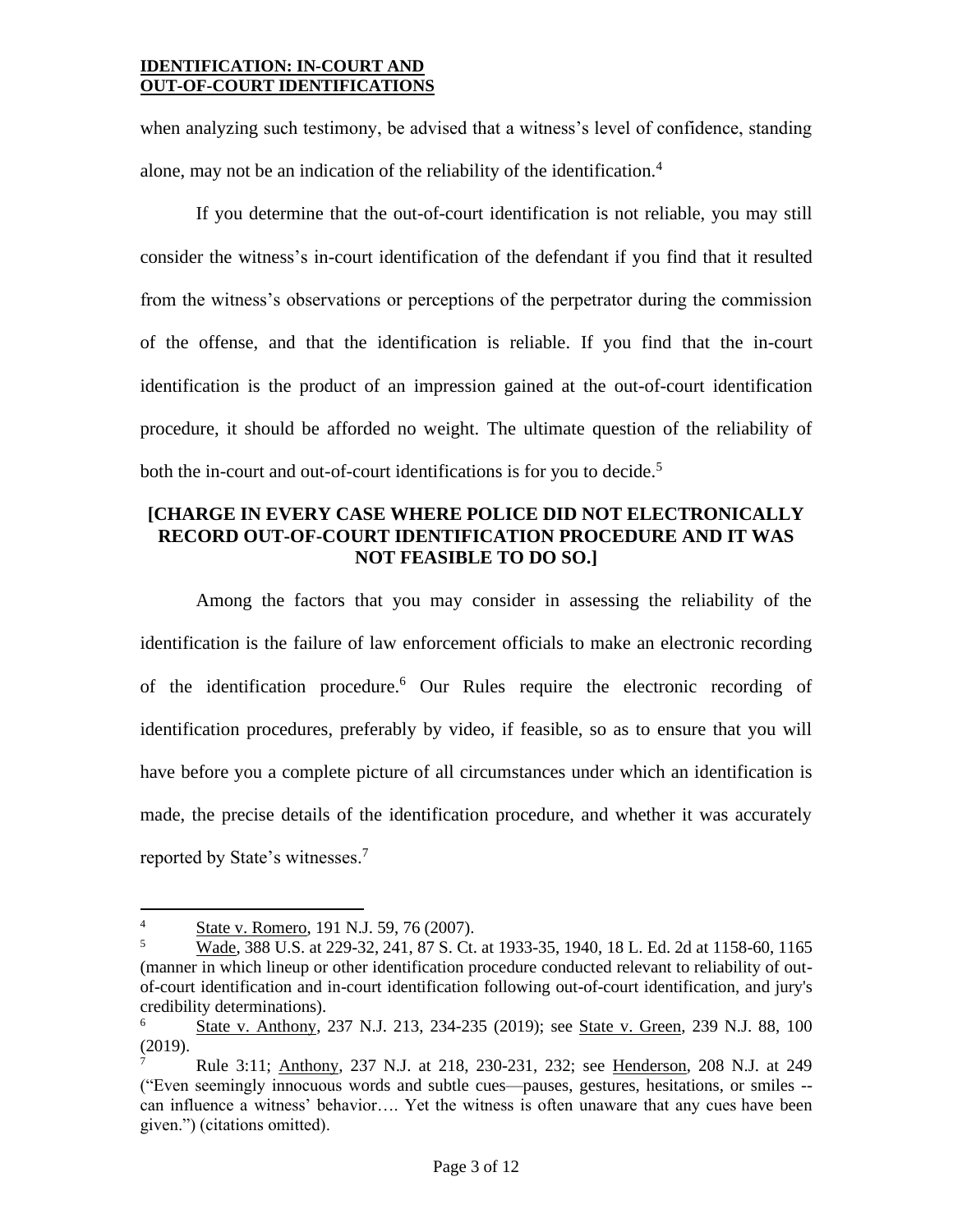Where there is a failure to electronically record an identification procedure, you have not been provided with a complete picture. By way of example, without a recording of the identification procedure, you cannot hear the tone or inflection of the witness or police officer's voices. Audio captures not only the words spoken between an administrator and an eyewitness but also tone, and video preserves expressions or gestures as well.<sup>8</sup> That type of information can help the jury accurately assess witness confidence, any feedback the witness may have received, and the overall reliability of an identification -- and thus help guard against mistaken identifications.<sup>9</sup> You should weigh later testimony or statements about tone, gestures and demeanor with great caution and care, as later recollections may be less accurate than an electronic record.<sup>10</sup>

## **[Charge the following paragraph if police did not make a contemporaneous, verbatim written account of the identification procedure:]**

In cases where electronic recording was not feasible, police officers are required to prepare a contemporaneous, verbatim written account of the identification procedure.<sup>11</sup> This way, there would be a record of the exact words exchanged between the eyewitness and law enforcement, written down during the identification procedure itself.<sup>12</sup> Instead, you have been presented with a summary based upon the recollections of law

<sup>8</sup> Anthony, 237 N.J. at 231.; see also State v. P.S., 202 N.J. 232, 253 (2010) (noting that a videotape "conveys not only the exact words … but their finer shades of meaning through facial expressions, body movements and inflections of voice.") (Brackets, quotation marks, and citation omitted).

<sup>9</sup> Ibid.

<sup>&</sup>lt;sup>10</sup> See State v. Cook, 179 N.J. 533, 555-56 (2004) (noting that among the benefits of electronic recording are a more accurate picture of the surrounding circumstances, an objective, reviewable record, and an enhanced ability of the trier of fact to assess credibility and weigh evidence); P.S., 202 N.J. at 253 ("[V]ideo recording creates an objective, reviewable record[.]"). <sup>11</sup> Rule 3:11;  $\frac{\text{Anthony}}{237 \text{ N}}$  J. at 218, 230-231.

See Anthony, 237 N.J. at 230 (explaining that "electronic recording and verbatim written recordings … [are] both … superior to detailed written summaries." See also State v. Delgado, 188 N.J. 48, 63 (2006) ("Preserving the words exchanged between the witness and the officer conducting the identification procedure may be as important as preserving either a picture of a live lineup or a photographic array.").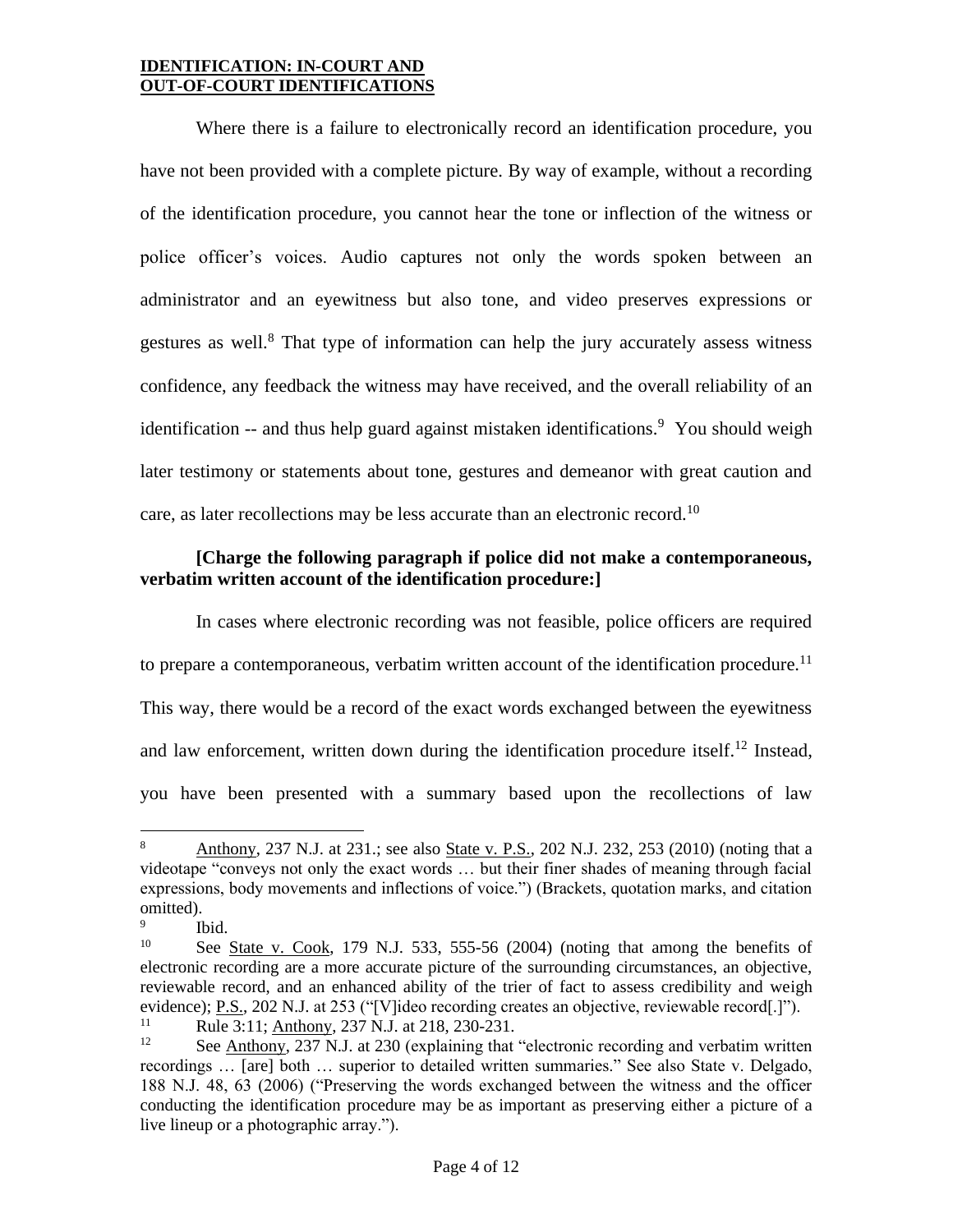enforcement personnel. You should receive, weigh, and consider this evidence with caution as well, based on the generally recognized risk of misunderstanding by the hearer, or the ability of the hearer to recall accurately the words used.<sup>13</sup> The specific words used and the ability to remember them are important to the correct understanding of any oral communication because the presence, or absence, or change of a single word may substantially change the true meaning of even the shortest sentence.<sup>14</sup> You should weigh later testimony or statements about the actual words used with great caution and care, as later recollections may be less accurate than an electronic or contemporaneous written record of the exact words exchanged.<sup>15</sup>

# **[Charge in ALL cases where police did not electronically record the identification procedure]**

You may take into account the police failure to preserve a record of the identification procedure when you evaluate the identification evidence in this case.<sup>16</sup> The absence of either an electronic recording or contemporaneous written record permits but does not compel you to conclude that the State has failed to prove that the identification was in fact made and, if so, accurately reported by the State's witnesses.

## **[CHARGE IN EVERY CASE IN WHICH A DATABASE OF DIGITAL PHOTOS OR AN ELECTRONIC MUG BOOK WAS UTILIZED<sup>17</sup>]**

In this case, [a database of digital photos] [an electronic mug book] was used during the identification procedure. The admistrators of the idenfication procedure should have preserved (1) the photo of the suspect the witness selected, along with all other

 $\frac{13}{14}$  State v. Kociolek, 23 N.J. 400, 421-22 (1957).

 $\frac{14}{15}$  Ibid.

<sup>&</sup>lt;sup>15</sup> See <u>Cook</u>, 179 N.J. at 555-56; <u>P.S.,</u> 202 N.J. at 253.

See Anthony, 237 N.J. at 235.

<sup>&</sup>lt;sup>17</sup> The Supreme Court in  $Green$  delayed implementation of its ruling for 30 days from when the Court approves revisions to Rule 3:11. 239 N.J. at 108. So, this part of the charge should not be given in cases where the identification occurred before that rule, as revised, took effect.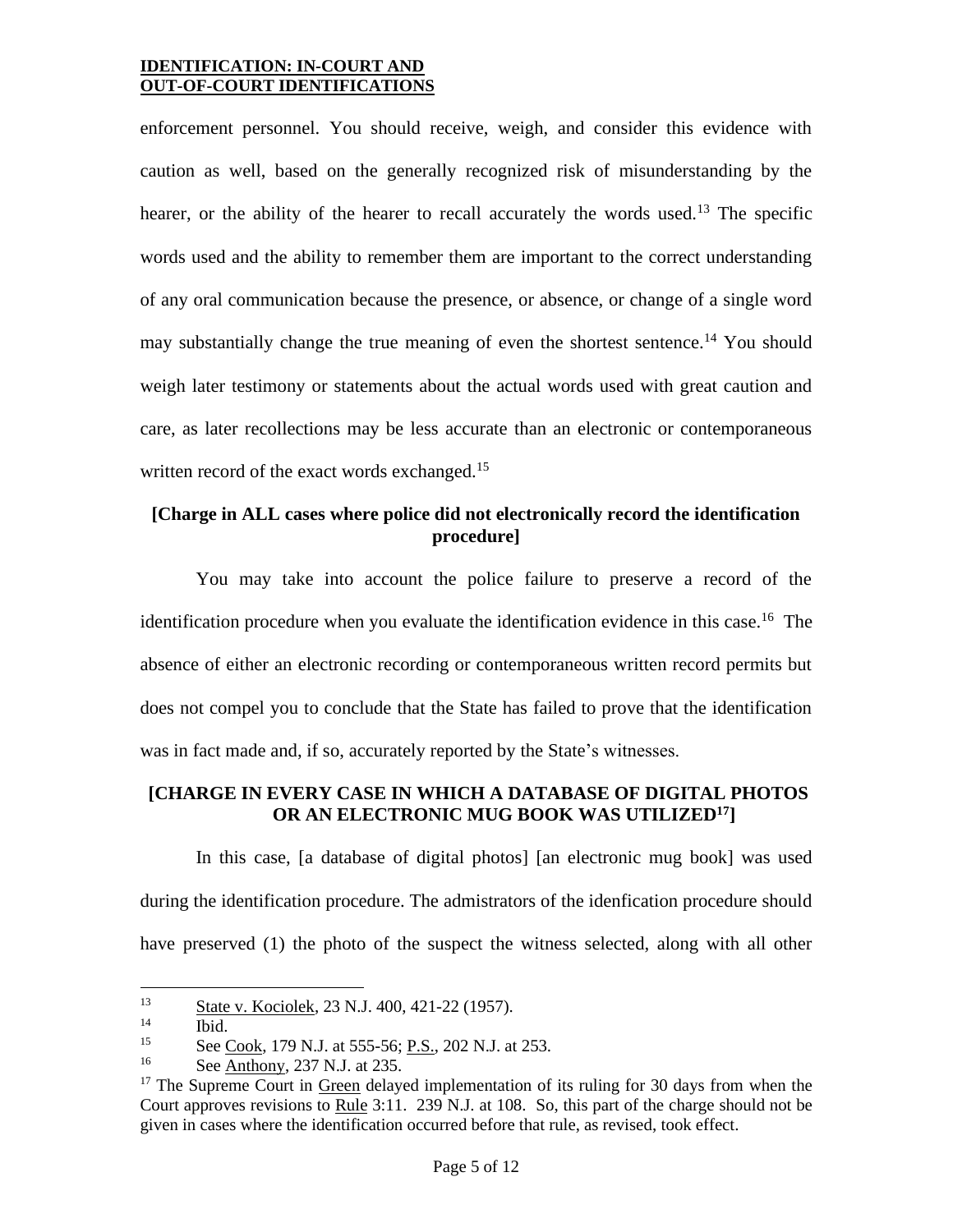photos on the same screen or page, and (2) any photo that the witness said depicted a person who looked similar to the suspect, along with all other photos on that screen or page.<sup>18</sup> The mandatory preservation of these photographs establishes a record of the photos viewed at pivotal moments: when the witness meaningfully narrows the field of images and ultimately makes a final selection.<sup>19</sup>

You may take into account the police failure to preserve all the photos on the same screen or page as the photo selected by the witness. You may take into account the police failure to preserve any photos the witness said depicted a person who looked similar to the suspect, along with all other photographs on that screen or page. The absence of these photos permits but does not compel you to conclude that the State has failed to prove that the identification was in fact made and, if so, was accurately reported by the State's witness.

#### **[RESUME MAIN CHARGE]**

To decide whether the identification testimony is sufficiently reliable evidence to conclude that this defendant is the person who committed the offense[s] charged, you should evaluate the testimony of the witness in light of the factors for considering credibility that I have already explained to you. In addition, you should consider the following factors that are related to the witness, the alleged perpetrator, and the criminal incident itself.<sup>20</sup> In particular, you should consider **[choose appropriate factors from one through five below]**:

 $\frac{18}{19}$  Green, 239 N.J. at 107.

 $\frac{19}{20}$   $\frac{Id}{He}$ 

<sup>20</sup> Henderson, 208 N.J. at 247.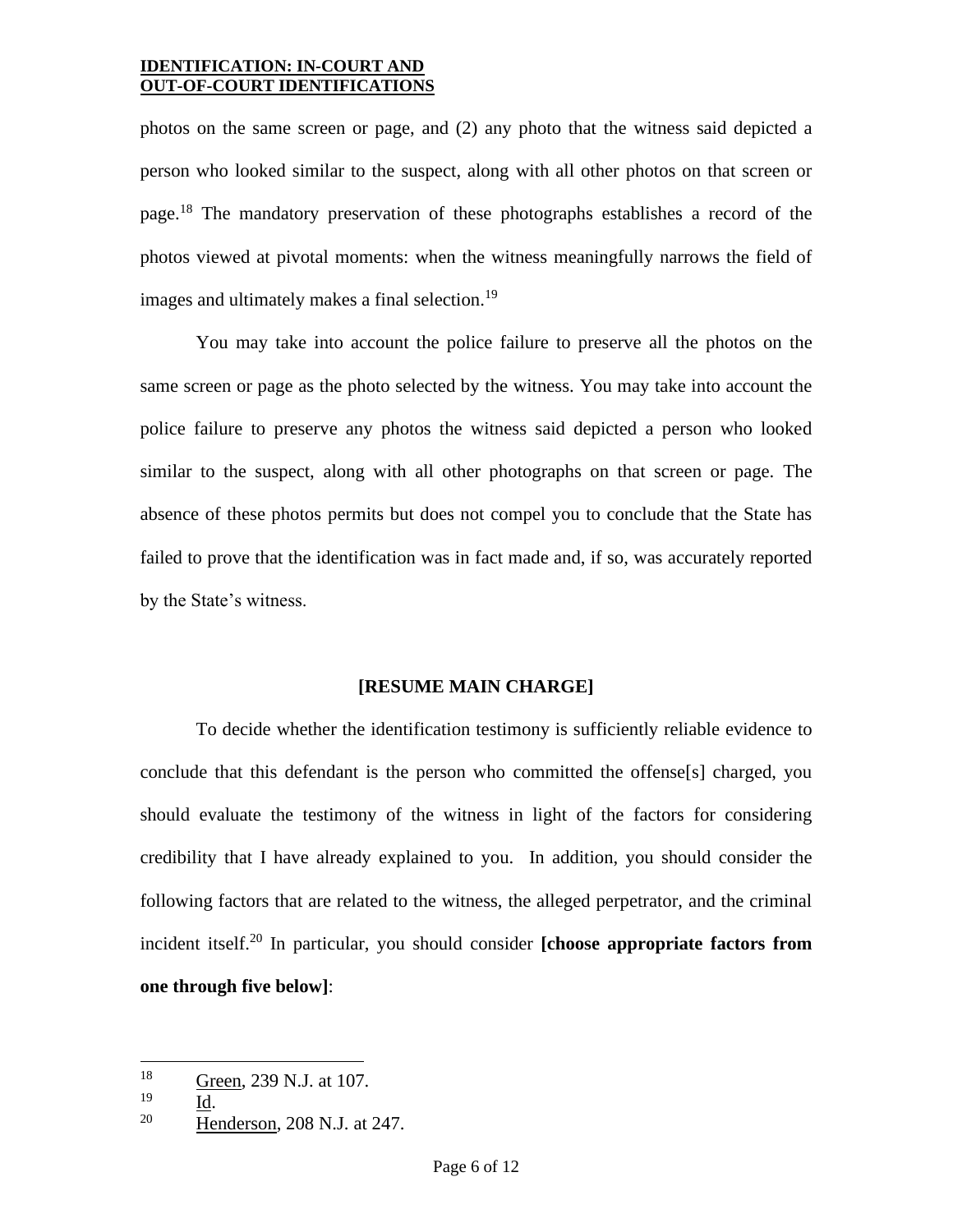- **(1) The Witness's Opportunity to View and Degree of Attention**: In evaluating the reliability of the identification, you should assess the witness's opportunity to view the person who committed the offense at the time of the offense and the witness's degree of attention to the perpetrator at the time of the offense. In making this assessment you should consider the following **[choose appropriate factors from (a) through (g) below]**:
	- **(a) Stress**: Even under the best viewing conditions, high levels of stress can reduce an eyewitness's ability to recall and make an accurate identification. Therefore, you should consider a witness's level of stress and whether that stress, if any, distracted the witness or made it harder for him or her to identify the perpetrator. $2<sup>1</sup>$
	- **(b) Duration**: The amount of time an eyewitness has to observe an event may affect the reliability of an identification. Although there is no minimum time required to make an accurate identification, a brief or fleeting contact is less likely to produce an accurate identification than a more prolonged exposure to the perpetrator. In addition, time estimates given by witnesses may not always be accurate because witnesses tend to think events lasted longer than they actually did. $^{22}$
	- **(c) Weapon Focus**: You should consider whether the witness saw a weapon during the incident and the duration of the crime. The presence of a weapon can distract the witness and take the witness's attention away from the perpetrator's face. As a result, the presence of a visible weapon may reduce the reliability of a subsequent identification if the crime is of short duration. In considering this factor, you should take into account the duration of the crime because the longer the event, the more time the witness may have to adapt to the presence of the weapon and focus on other details.<sup>23</sup>
	- **(d) Distance**: A person is easier to identify when close by. The greater the distance between an eyewitness and a perpetrator, the higher the risk of a mistaken identification. In addition, a witness's estimate of how far he or she was from the perpetrator may not always be accurate because people tend to have difficulty estimating distances.<sup>24</sup>
	- **(e) Lighting**: Inadequate lighting can reduce the reliability of an identification. You should consider the lighting conditions present at the time of the alleged crime in this case. $25$

<sup>21</sup>  Id. at 261-62.

 $\overline{1d}$ . at 264.

<sup>23</sup> Id. at 262-63.

<sup>24</sup> Id. at 264.

 $^{25}$  Ibid.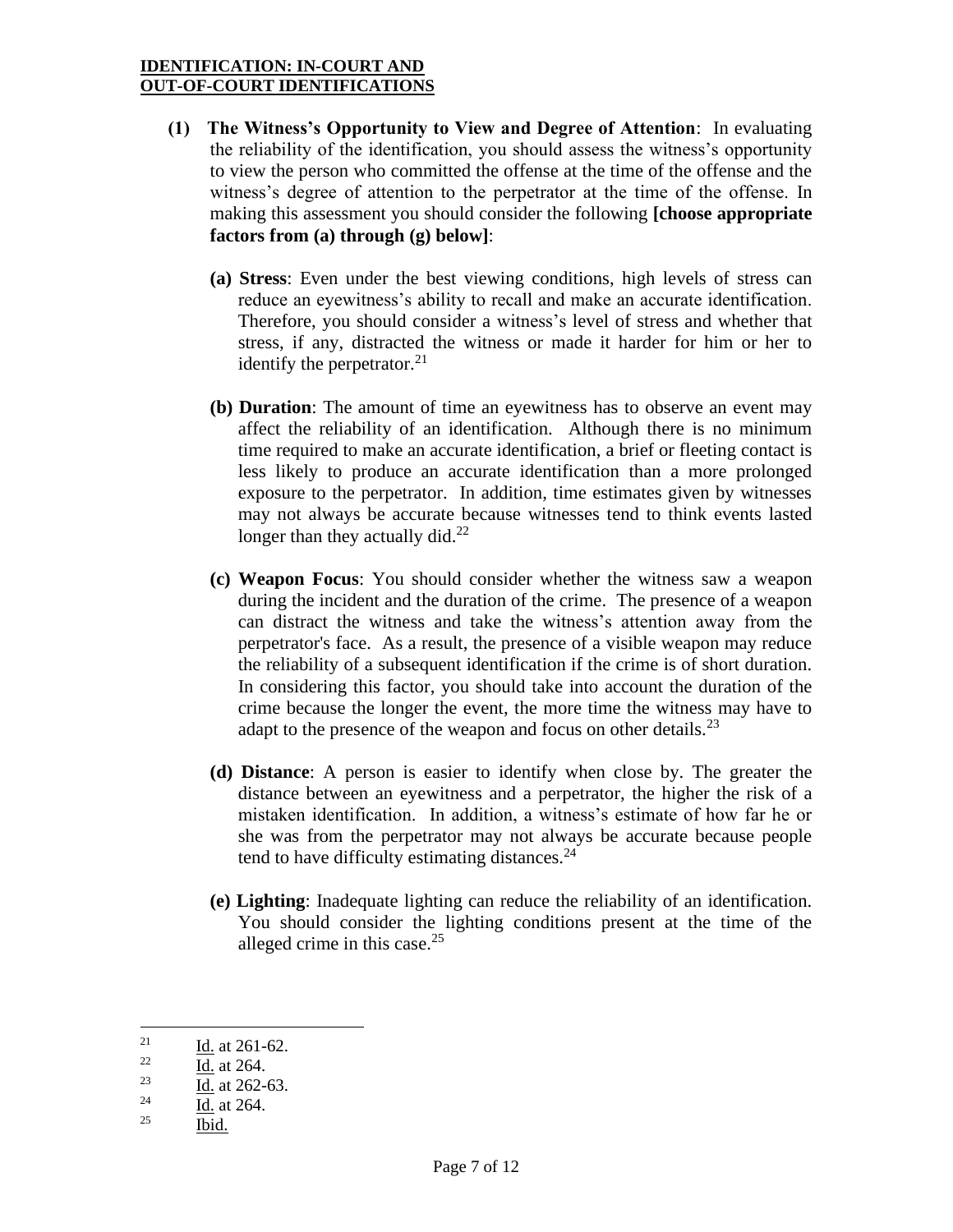- **(f) Intoxication**: The influence of alcohol can affect the reliability of an identification.<sup>26</sup> An identification made by a witness under the influence of a high level of alcohol at the time of the incident tends to be more unreliable than an identification by a witness who drank a small amount of alcohol.<sup>27</sup>
- **(g) Disguises/Changed Appearance**: The perpetrator's use of a disguise can affect a witness's ability both to remember and identify the perpetrator. Disguises like hats, sunglasses, or masks can reduce the accuracy of an identification.<sup>28</sup> Similarly, if facial features are altered between the time of the event and a later identification procedure, the accuracy of the identification may decrease. $29$
- **(2) Prior Description of Perpetrator**: Another factor for your consideration is the accuracy of any description the witness gave after observing the incident and before identifying the perpetrator. Facts that may be relevant to this factor include whether the prior description matched the photo or person picked out later, whether the prior description provided details or was just general in nature, and whether the witness's testimony at trial was consistent with, or different from, his/her prior description of the perpetrator. [**Charge if appropriate**: You may also consider whether the witness did not identify the defendant at a prior identification procedure or chose a different suspect or filler.]
- **(3) Confidence and Accuracy**: You heard testimony that (insert name of witness) made a statement at the time he/she identified the defendant from a photo array/line-up concerning his/her level of certainty that the person/photograph he/she selected is in fact the person who committed the crime. As I explained earlier, a witness's level of confidence, standing alone, may not be an indication of the reliability of the identification.<sup>30</sup> Although some research has found that highly confident witnesses are more likely to make accurate identifications, eyewitness confidence is generally an unreliable indicator of accuracy.<sup>31</sup>
- **(4) Time Elapsed**: Memories fade with time. As a result, delays between the commission of a crime and the time an identification is made can affect the reliability of the identification. In other words, the more time that passes, the greater the possibility that a witness's memory of a perpetrator will weaken.<sup>32</sup>

<sup>&</sup>lt;sup>26</sup> If there is evidence of impairment by drugs or other substances, the charge can be modified accordingly.

<sup>27</sup>  $\frac{27}{18}$  Henderson, 208 N.J. at 265.

Id. at 266.

<sup>29</sup>  $\frac{129}{30}$  Ibid.

 $\frac{30}{31}$  Id. at 254 (quoting Romero, 191 N.J. at 76).

Id. at 253-55.

 $32$  Id. at 267.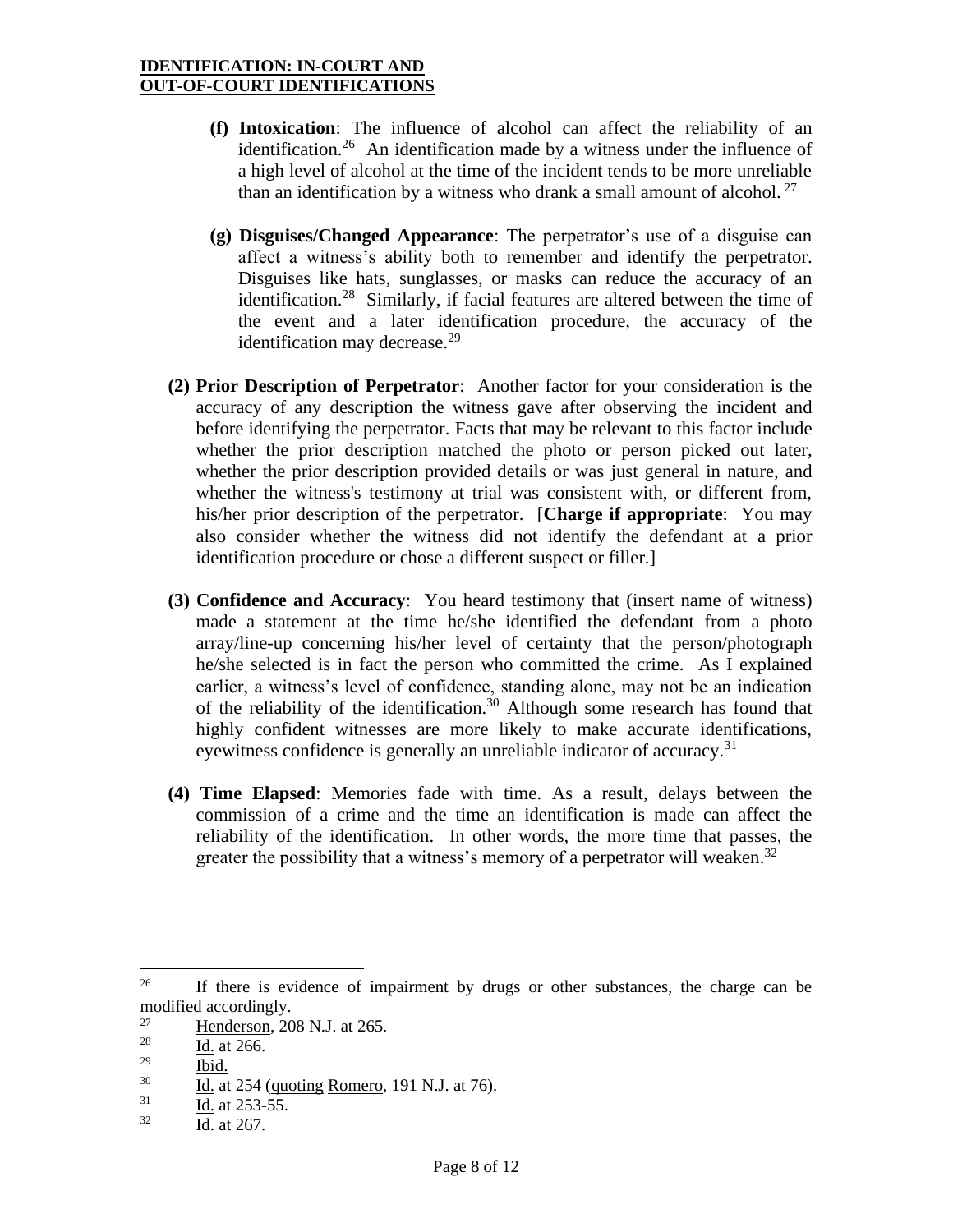**(5) Cross-Racial Effects**: Research has shown that people may have greater difficulty in accurately identifying members of a different race.<sup>33</sup> You should consider whether the fact that the witness and the defendant are not of the same race may have influenced the accuracy of the witness's identification.

### **[The jury should also be charged on any other relevant factors in the case.]**

In evaluating the reliability of a witness's identification, you should also consider

the circumstances under which any out-of-court identification was made, and whether it

was the result of a suggestive procedure. In that regard, you may consider everything that

was done or said by law enforcement to the witness during the identification process.

You should consider the following factors**: [Charge if appropriate]**: 34

- **(1) Lineup Composition**: A suspect should not stand out from other members of the lineup. The reason is simple: an array of look-alikes forces witnesses to examine their memory. In addition, a biased lineup may inflate a witness's confidence in the identification because the selection process seemed so easy to the witness.<sup>35</sup> It is, of course, for you to determine whether the composition of the lineup had any effect on the reliability of the identification.
- **(2) Fillers**: Lineups should include a number of possible choices for the witness, commonly referred to as "fillers." The greater the number of choices, the more likely the procedure will serve as a reliable test of the witness's memory. A minimum of six persons or photos should be included in the lineup.<sup>36</sup>
- **(3) Multiple Viewings**: When a witness views the same person in more than one identification procedure, it can be difficult to know whether a later identification comes from the witness's memory of the actual, original event or of an earlier identification procedure. As a result, if a witness views an innocent suspect in multiple identification procedures, the risk of mistaken identification is increased. You may consider whether the witness viewed the suspect multiple times during the identification process and, if so, whether that affected the reliability of the identification. <sup>37</sup>

<sup>33</sup> This instruction must be given whenever there is a cross-racial identification. Id. at 299 (modifying State v. Cromedy, 158 N.J. 112, 132 (1999)).

The following factors consist of "the system ... variables ... for which [the Court] found scientific support that is generally accepted by experts." Henderson, 208 N.J. at 298-99.

 $rac{35}{36}$  Id. at 251.

Ibid.

<sup>37</sup> Id. at 255-56. If either "mugshot exposure" (no identification in first lineup/photo array, but later identification of someone from the first array in second lineup/photo array) or "mugshot commitment" (selection of person in lineup who was identified in previous photo array) are part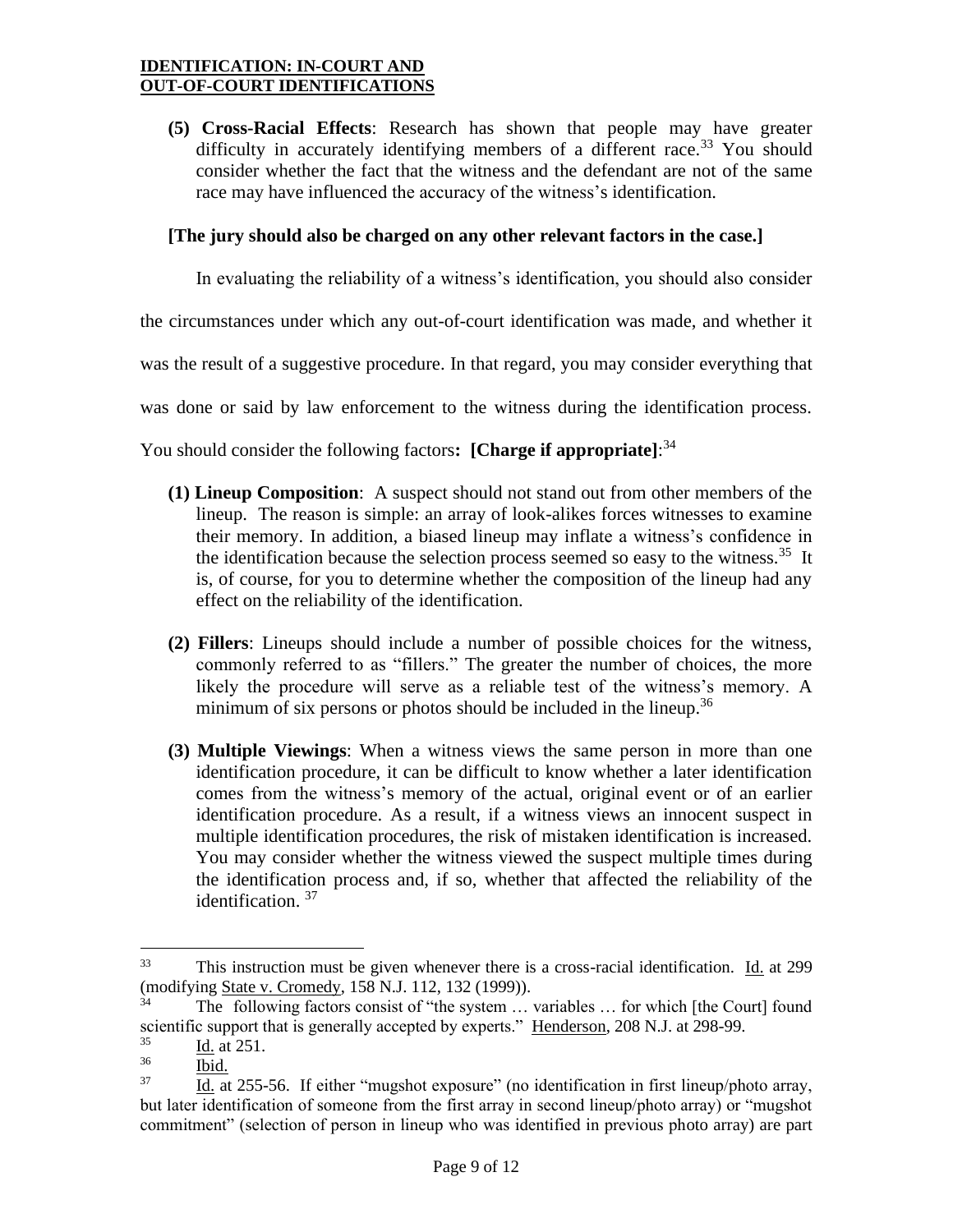# **[CHARGE IN EVERY CASE IN WHICH THERE IS A SHOWUP PROCEDURE]**

**(4) Showups**: In this case, the witness identified the defendant during a "showup," that is, the defendant was the only person shown to the witness at that time. Even though such a procedure is suggestive in nature, it is sometimes necessary for the police to conduct a "showup" or one-on-one identification procedure. Although the benefits of a fresh memory may balance the risk of undue suggestion, showups conducted more than two hours after an event present a heightened risk of misidentification. Also, police officers must instruct witnesses that the person they are about to view may or may not be the person who committed the crime and that they should not feel compelled to make an identification. In determining whether the identification is reliable or the result of an unduly suggestive procedure, you should consider how much time elapsed after the witness last saw the perpetrator, whether the appropriate instructions were given to the witness, and all other circumstances surrounding the showup.<sup>38</sup>

# **[CHARGE (a) and (b) IN EVERY CASE IN WHICH THE POLICE CONDUCT AN IDENTIFICATION LINEUP PROCEDURE]<sup>39</sup>**

In determining the reliability of the identification, you should also consider

whether the identification procedure was properly conducted.

**(a) Double-blind**: A lineup administrator who knows which person or photo in the lineup is the suspect may intentionally or unintentionally convey that knowledge to the witness. That increases the chance that the witness will identify the suspect, even if the suspect is innocent. For that reason, whenever feasible, live lineups and photo arrays should be conducted by an officer who does not know the identity of the suspect.<sup>40</sup>

# **[CHARGE IF BLIND ADMINISTRATOR IS NOT USED]**

If a police officer who does not know the suspect's identity is not available, then the officer should not see the photos as the witness looks at them. In this case, it is alleged that the person who presented the lineup knew the identity of the suspect. It is also alleged that the police did/did not

of the evidence, the jury should be instructed on the concepts implicated by those terms without using the word "mugshot." See Model Jury Charge (Criminal) on "Identity-Police Photos."

 $\frac{38}{39}$  Henderson, 208 N.J. at 259-61.

<sup>&</sup>quot;To help jurors weigh that evidence, they must be told about relevant factors and their effect on reliability." Id. at 219 (asking the Criminal Practice Committee and the Committee on Model Criminal Jury Charges to draft proposed revisions to this charge "and address various system and estimator variables").<br> $^{40}$  Ld at 248.50

Id. at 248-50.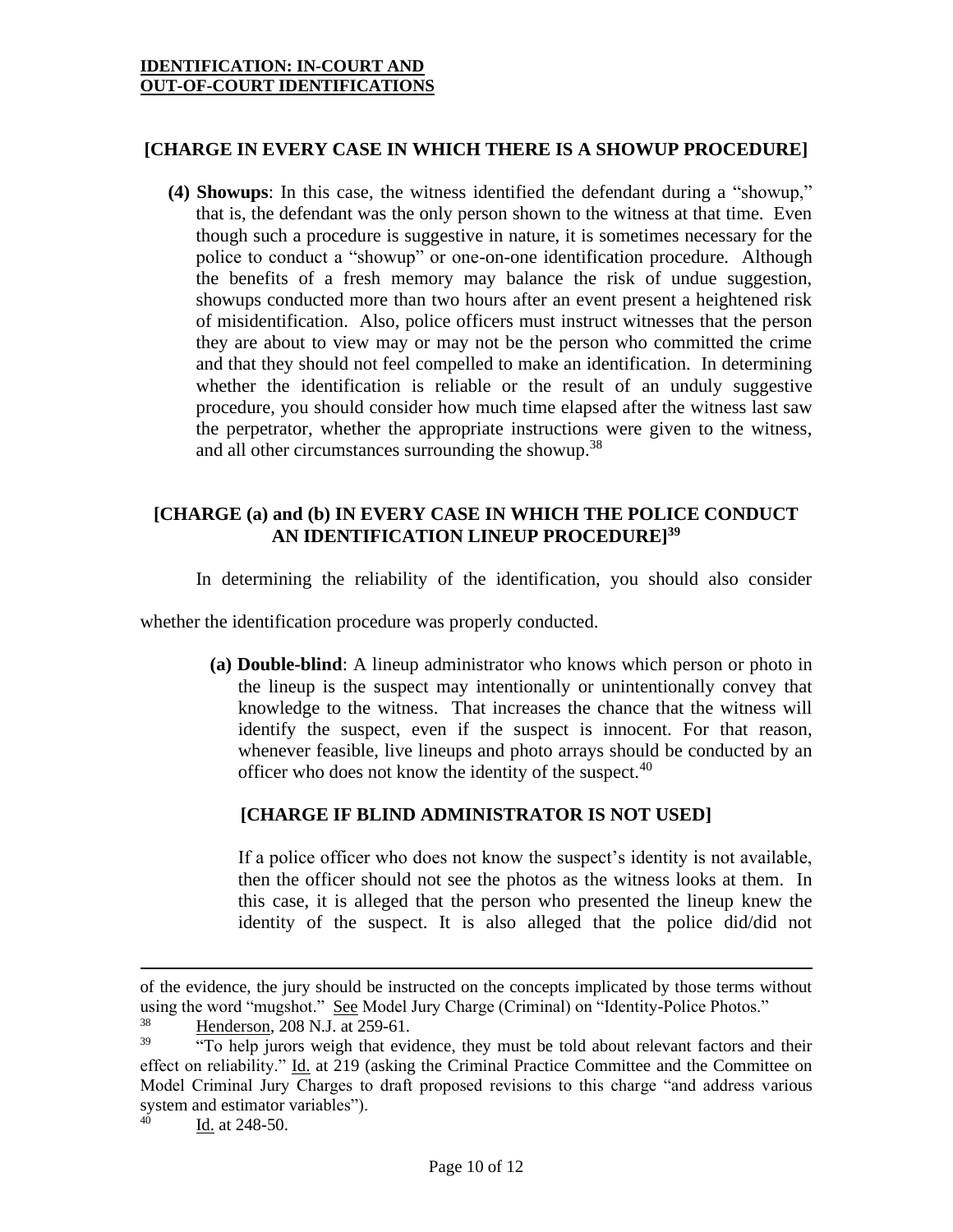compensate for that by conducting a procedure in which the officer did not see the photos as the witness looked at them.

### **[RESUME MAIN CHARGE]**

You may consider this factor when you consider the circumstances under which

the identification was made, and when you evaluate the overall reliability of the

identification.<sup>41</sup>

**(b) Instructions**: You should consider what was or what was not said to the witness prior to viewing a photo array.<sup>42</sup> Identification procedures should begin with instructions to the witness that the perpetrator may or may not be in the array and that the witness should not feel compelled to make an identification. The failure to give this instruction can increase the risk of misidentification. If you find that the police did/did not give this instruction to the witness, you may take this factor into account when evaluating the identification evidence. $43$ 

## **[CHARGE IF FEEDBACK IS AN ISSUE IN THE CASE]**

**(c) Feedback**: Feedback occurs when police officers, or witnesses to an event who are not law enforcement officials, signal to eyewitnesses that they correctly identified the suspect. That confirmation may reduce doubt and engender or produce a false sense of confidence in a witness. Feedback may also falsely enhance a witness's recollection of the quality of his or her view of an event. It is for you to determine whether or not a witness's recollection in this case was affected by feedback or whether the recollection instead reflects the witness's accurate perception of the event.<sup>44</sup>

# **[RESUME MAIN CHARGE]**

You may consider whether the witness was exposed to opinions, descriptions, or

identifications given by other witnesses, to photographs or newspaper accounts, or to any

other information or influence, that may have affected the independence of his/her

 $\frac{41}{42}$  Ibid.

 $\frac{42}{43}$  See State v. Cherry, 289 N.J. Super. 503 (App. Div. 1995).<br>
Handerson, 208 N.J. at 250

 $\frac{43}{44}$  Henderson, 208 N.J. at 250.

Id. at 253-55; see also State v. Herrera, 187 N.J. 493, 509 (2006) (quoting State v. Ramirez, 817 P.2d 774, 781 (Utah 1991) (citing State v. Long, 721 P.2d 483, 493 (Utah 1986)).